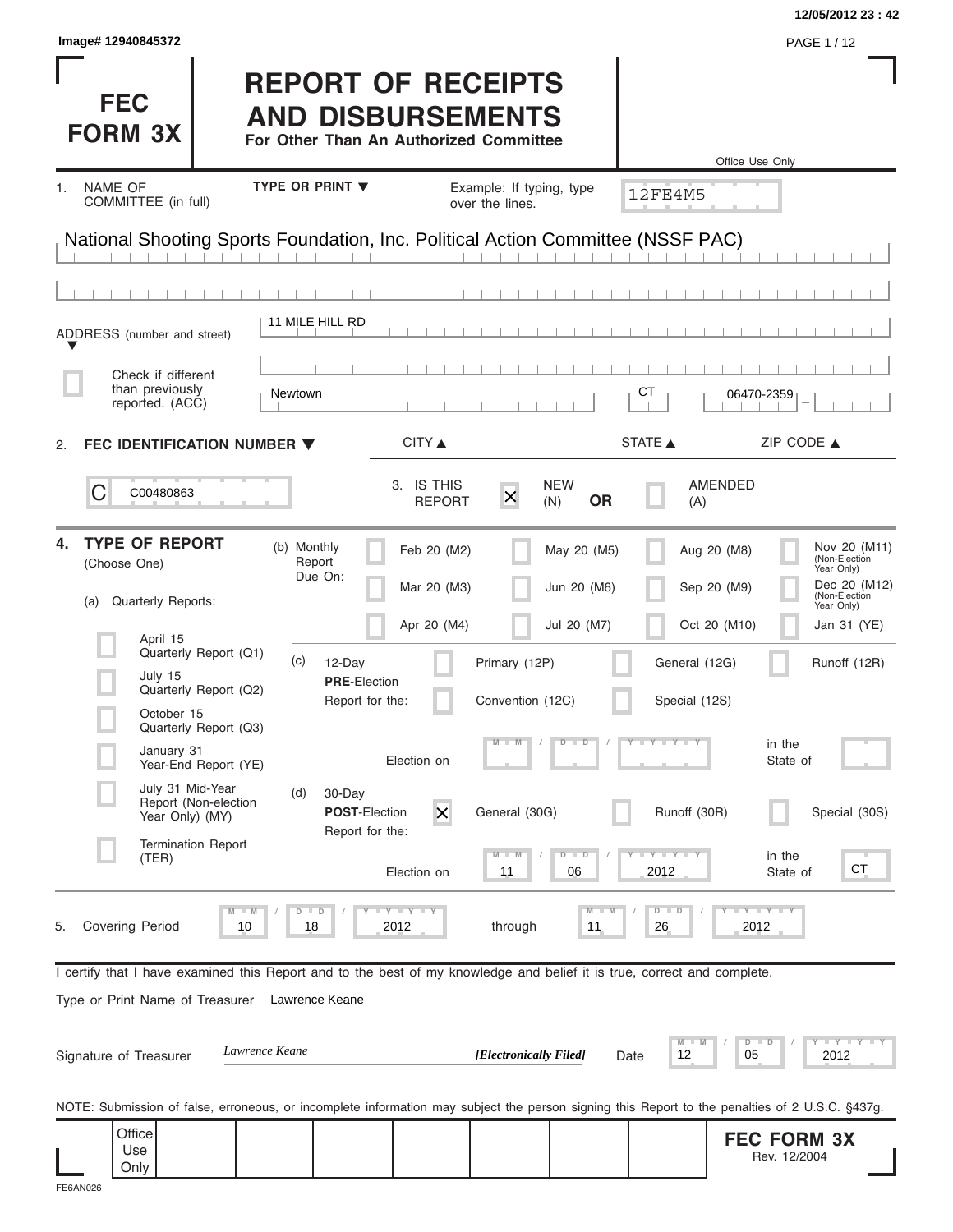### **SUMMARY PAGE OF RECEIPTS AND DISBURSEMENTS**

|    | lmage# 12940845373                                                                                    |                                                                                 |                                                 |
|----|-------------------------------------------------------------------------------------------------------|---------------------------------------------------------------------------------|-------------------------------------------------|
|    | FEC Form 3X (Rev. 02/2003)                                                                            | <b>SUMMARY PAGE</b><br>OF RECEIPTS AND DISBURSEMENTS                            | Page 2                                          |
|    | Write or Type Committee Name                                                                          |                                                                                 |                                                 |
|    |                                                                                                       | National Shooting Sports Foundation, Inc. Political Action Committee (NSSF PAC) |                                                 |
|    | Report Covering the Period:<br>From:                                                                  | $Y - Y$<br>D<br>2012<br>10<br>18<br>To:                                         | 11<br>26<br>2012                                |
|    |                                                                                                       | <b>COLUMN A</b><br><b>This Period</b>                                           | <b>COLUMN B</b><br><b>Calendar Year-to-Date</b> |
| 6. | Cash on Hand<br>(a)<br>$-Y$<br>January 1,<br>2012                                                     |                                                                                 | 29302.00                                        |
|    | Cash on Hand at<br>(b)<br>Beginning of Reporting Period                                               | 43923.52                                                                        |                                                 |
|    | Total Receipts (from Line 19)<br>(c)                                                                  | 13053.75                                                                        | 63908.25                                        |
|    | Subtotal (add Lines 6(b) and<br>(d)<br>6(c) for Column A and Lines<br>$6(a)$ and $6(c)$ for Column B) | 56977.27                                                                        | 93210.25                                        |
| 7. | Total Disbursements (from Line 31)                                                                    | 4056.25                                                                         | 40289.23                                        |
| 8. | Cash on Hand at Close of<br><b>Reporting Period</b><br>(subtract Line $7$ from Line $6(d)$ )          | 52921.02                                                                        | 52921.02                                        |
| 9. | Debts and Obligations Owed TO<br>the Committee (Itemize all on<br>Schedule C and/or Schedule D)       | 0.00                                                                            |                                                 |
|    | 10. Debts and Obligations Owed BY<br>the Committee (Itemize all on<br>Schedule C and/or Schedule D)   | 0.00                                                                            |                                                 |

This committee has qualified as a multicandidate committee. (see FEC FORM 1M)

### **For further information contact:**

Federal Election Commission 999 E Street, NW Washington, DC 20463

Toll Free 800-424-9530 Local 202-694-1100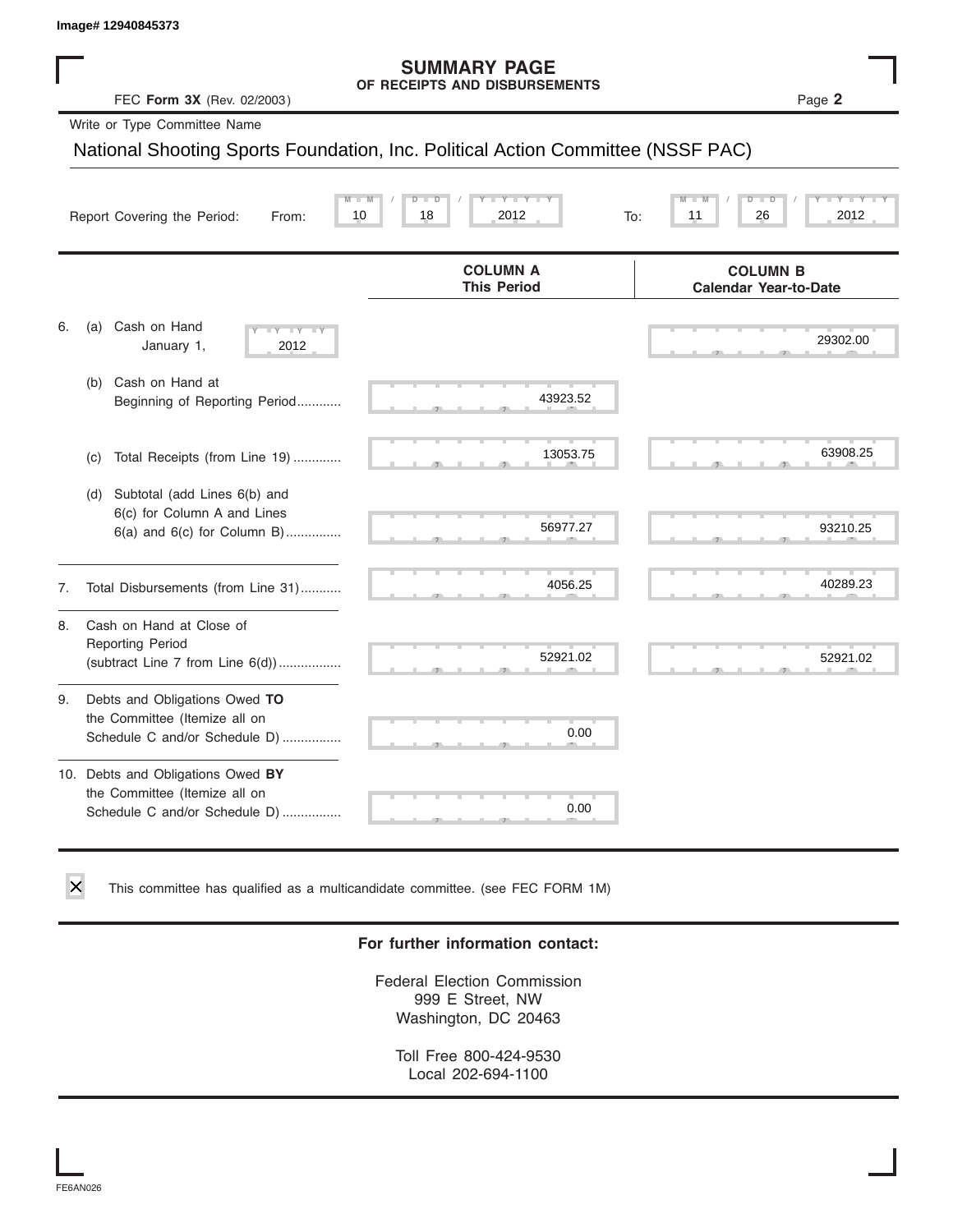|                                                                                 | <b>DETAILED SUMMARY PAGE</b><br>of Receipts                    |                                                                                                            |
|---------------------------------------------------------------------------------|----------------------------------------------------------------|------------------------------------------------------------------------------------------------------------|
| FEC Form 3X (Rev. 06/2004)                                                      |                                                                | Page 3                                                                                                     |
| Write or Type Committee Name                                                    |                                                                |                                                                                                            |
| National Shooting Sports Foundation, Inc. Political Action Committee (NSSF PAC) |                                                                |                                                                                                            |
| $M - M$<br>Report Covering the Period:<br>10<br>From:                           | $T - Y = T - Y = T - Y$<br>$D$ $\Box$ $D$<br>2012<br>18<br>To: | $\mathbf{I} = \mathbf{Y} - \mathbf{I} - \mathbf{Y} - \mathbf{I}$<br>$M - M$<br>$D$ $D$<br>26<br>2012<br>11 |
| I. Receipts                                                                     | <b>COLUMN A</b><br><b>Total This Period</b>                    | <b>COLUMN B</b><br><b>Calendar Year-to-Date</b>                                                            |
| 11. Contributions (other than loans) From:                                      |                                                                |                                                                                                            |
| Individuals/Persons Other<br>(a)<br><b>Than Political Committees</b>            |                                                                |                                                                                                            |
| Itemized (use Schedule A)<br>(i)                                                | 12300.00                                                       | 55452.00                                                                                                   |
|                                                                                 |                                                                |                                                                                                            |
|                                                                                 | 200.00                                                         | 2265.00                                                                                                    |
| (iii) TOTAL (add                                                                | 12500.00                                                       | 57717.00                                                                                                   |
| Lines $11(a)(i)$ and $(ii)$                                                     |                                                                |                                                                                                            |
| Political Party Committees<br>(b)                                               | 0.00                                                           | 0.00                                                                                                       |
| <b>Other Political Committees</b><br>(C)                                        | 0.00                                                           |                                                                                                            |
|                                                                                 |                                                                | 5000.00                                                                                                    |
| Total Contributions (add Lines<br>(d)<br>$11(a)(iii)$ , (b), and (c)) (Carry    |                                                                |                                                                                                            |
| Totals to Line 33, page 5) ▶                                                    | 12500.00                                                       | 62717.00                                                                                                   |
| 12. Transfers From Affiliated/Other                                             |                                                                |                                                                                                            |
|                                                                                 | 0.00                                                           | 0.00                                                                                                       |
|                                                                                 | 0.00                                                           | 0.00                                                                                                       |
|                                                                                 |                                                                |                                                                                                            |
| 14. Loan Repayments Received                                                    | 0.00                                                           | 0.00                                                                                                       |
| 15. Offsets To Operating Expenditures                                           |                                                                |                                                                                                            |
| (Refunds, Rebates, etc.)                                                        |                                                                |                                                                                                            |
| (Carry Totals to Line 37, page 5)<br>16. Refunds of Contributions Made          | 553.75                                                         | 1191.25                                                                                                    |
| to Federal Candidates and Other                                                 |                                                                |                                                                                                            |
| Political Committees                                                            | 0.00                                                           | 0.00                                                                                                       |
| 17. Other Federal Receipts                                                      |                                                                |                                                                                                            |
|                                                                                 | 0.00                                                           | 0.00                                                                                                       |
| 18. Transfers from Non-Federal and Levin Funds<br>(a) Non-Federal Account       |                                                                |                                                                                                            |
|                                                                                 | 0.00                                                           | 0.00                                                                                                       |
|                                                                                 |                                                                |                                                                                                            |
| (b) Levin Funds (from Schedule H5)                                              | 0.00                                                           | 0.00                                                                                                       |
|                                                                                 |                                                                |                                                                                                            |
| (c) Total Transfers (add $18(a)$ and $18(b)$ )                                  | 0.00                                                           | 0.00                                                                                                       |
| 19. Total Receipts (add Lines 11(d),                                            |                                                                |                                                                                                            |
| 12, 13, 14, 15, 16, 17, and $18(c)$                                             | 13053.75                                                       | 63908.25                                                                                                   |
| 20. Total Federal Receipts                                                      |                                                                |                                                                                                            |
| (subtract Line 18(c) from Line 19)  ▶                                           | 13053.75                                                       | 63908.25                                                                                                   |
|                                                                                 |                                                                |                                                                                                            |

I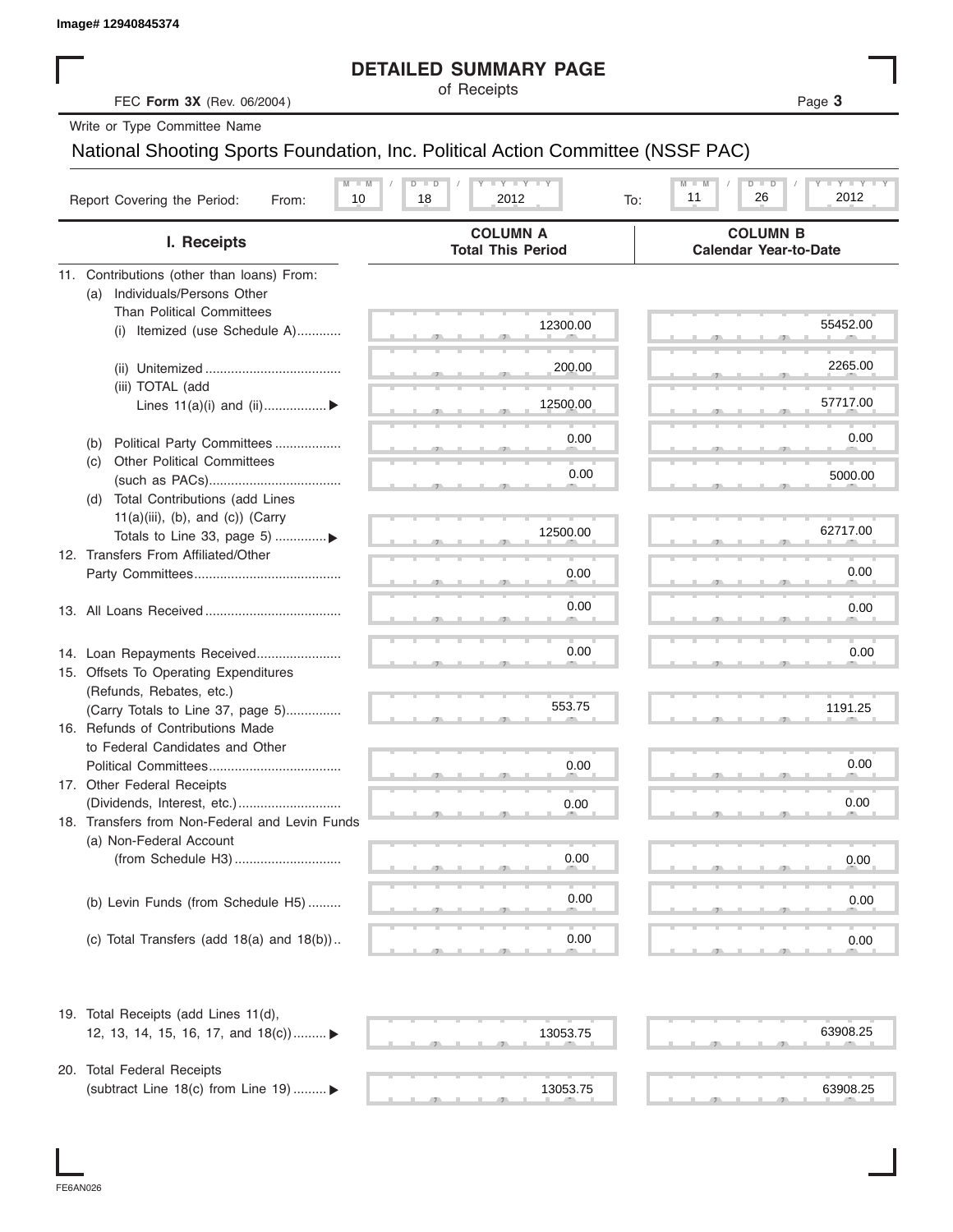## **DETAILED SUMMARY PAGE**

|     | FEC Form 3X (Rev. 02/2003)                                                          | of Disbursements         | Page 4                       |
|-----|-------------------------------------------------------------------------------------|--------------------------|------------------------------|
|     | <b>II. Disbursements</b>                                                            | <b>COLUMN A</b>          | <b>COLUMN B</b>              |
|     | 21. Operating Expenditures:                                                         | <b>Total This Period</b> | <b>Calendar Year-to-Date</b> |
|     | (a) Allocated Federal/Non-Federal                                                   |                          |                              |
|     | Activity (from Schedule H4)<br>(i)                                                  | 0.00                     | 0.00                         |
|     |                                                                                     |                          |                              |
|     | Non-Federal Share<br>(ii)                                                           | 0.00                     | 0.00                         |
|     | (b) Other Federal Operating                                                         |                          |                              |
|     |                                                                                     | 556.25                   | 5789.23                      |
|     | (c) Total Operating Expenditures<br>(add 21(a)(i), (a)(ii), and (b))  ▶             | 556.25                   | 5789.23                      |
|     | 22. Transfers to Affiliated/Other Party                                             |                          |                              |
|     |                                                                                     | 0.00                     | 0.00                         |
|     | 23. Contributions to<br>Federal Candidates/Committees                               |                          |                              |
|     | and Other Political Committees                                                      | 3500.00                  | 32500.00                     |
|     | 24. Independent Expenditures                                                        | 0.00                     | 0.00                         |
|     | 25. Coordinated Party Expenditures                                                  |                          |                              |
|     |                                                                                     | 0.00                     | 0.00                         |
|     |                                                                                     |                          |                              |
|     |                                                                                     | 0.00                     | 0.00                         |
|     |                                                                                     |                          |                              |
|     | 28. Refunds of Contributions To:                                                    | 0.00                     | 0.00                         |
| (a) | Individuals/Persons Other<br>Than Political Committees                              | 0.00                     | 0.00                         |
|     |                                                                                     |                          |                              |
| (b) | Political Party Committees                                                          | 0.00                     | 0.00                         |
| (c) | <b>Other Political Committees</b>                                                   |                          |                              |
|     |                                                                                     | 0.00                     | 0.00                         |
| (d) | <b>Total Contribution Refunds</b>                                                   |                          |                              |
|     | (add Lines 28(a), (b), and (c))                                                     | 0.00                     | 0.00                         |
|     |                                                                                     | 0.00                     | 2000.00                      |
|     |                                                                                     |                          |                              |
|     | 30. Federal Election Activity (2 U.S.C. §431(20))                                   |                          |                              |
|     | (a) Allocated Federal Election Activity<br>(from Schedule H6)                       |                          |                              |
|     |                                                                                     | 0.00                     | 0.00                         |
|     |                                                                                     |                          |                              |
|     |                                                                                     | 0.00                     | 0.00                         |
| (b) | Federal Election Activity Paid Entirely                                             |                          |                              |
|     | With Federal Funds                                                                  | 0.00                     | 0.00                         |
| (C) | Total Federal Election Activity (add<br>Lines $30(a)(i)$ , $30(a)(ii)$ and $30(b))$ | 0.00                     | 0.00                         |
|     |                                                                                     |                          |                              |
|     | 31. Total Disbursements (add Lines 21(c), 22,                                       |                          |                              |
|     | 23, 24, 25, 26, 27, 28(d), 29 and 30(c))                                            | 4056.25                  | 40289.23                     |
|     |                                                                                     |                          |                              |
|     | 32. Total Federal Disbursements                                                     |                          |                              |
|     | (subtract Line 21(a)(ii) and Line 30(a)(ii)                                         | 4056.25                  | 40289.23                     |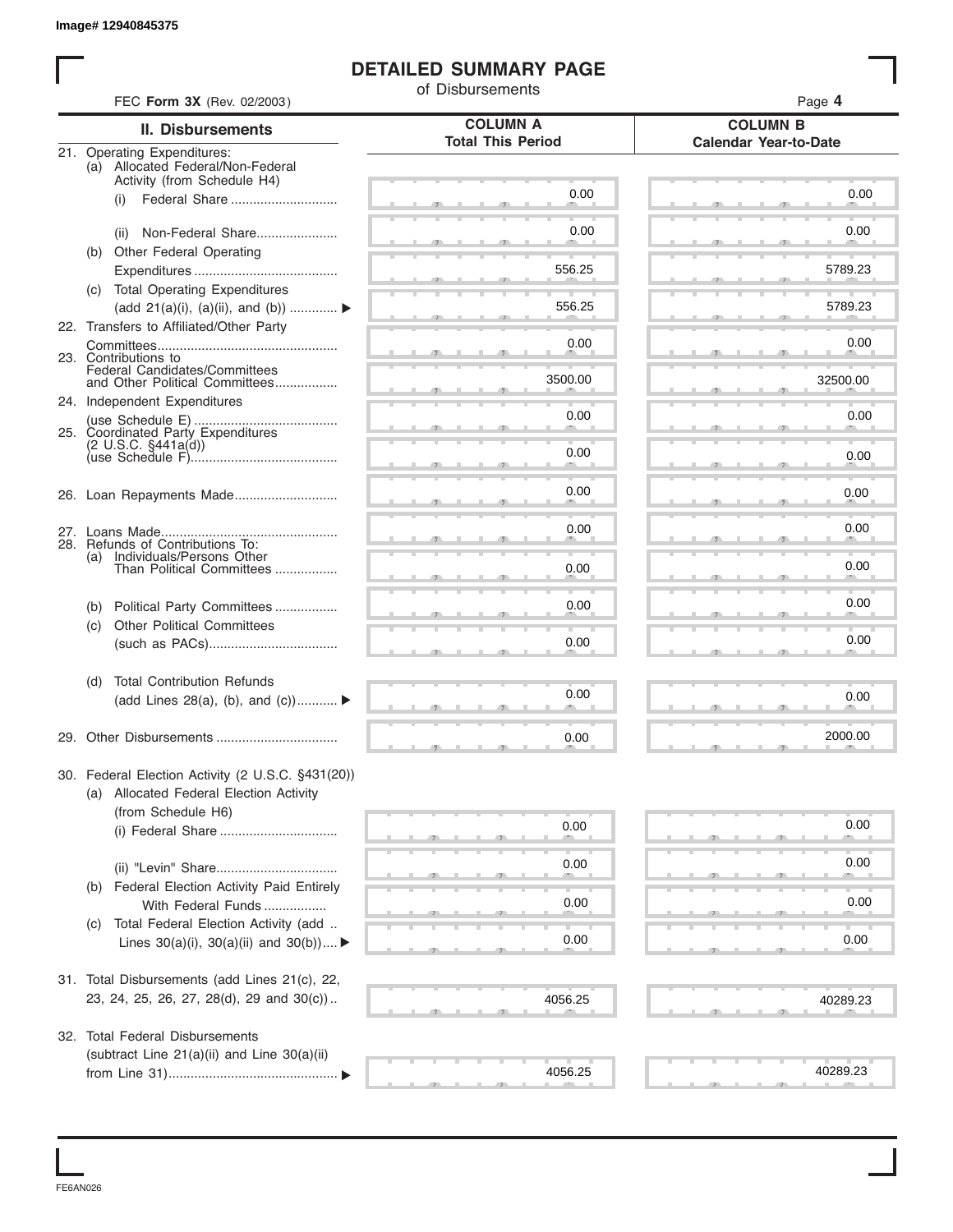## **DETAILED SUMMARY PAGE**

| FEC Form 3X (Rev. 02/2003)                                                     | of Disbursements                            | Page 5                                          |
|--------------------------------------------------------------------------------|---------------------------------------------|-------------------------------------------------|
| III. Net Contributions/Operating Ex-<br>penditures                             | <b>COLUMN A</b><br><b>Total This Period</b> | <b>COLUMN B</b><br><b>Calendar Year-to-Date</b> |
| 33. Total Contributions (other than loans)                                     | 12500.00                                    | 62717.00                                        |
| 34. Total Contribution Refunds                                                 | 0.00                                        | 0.00                                            |
| 35. Net Contributions (other than loans)<br>(subtract Line 34 from Line 33)    | 12500.00                                    | 62717.00                                        |
| 36. Total Federal Operating Expenditures<br>(add Line 21(a)(i) and Line 21(b)) | 556.25                                      | 5789.23                                         |
| 37. Offsets to Operating Expenditures                                          | 553.75                                      | 1191.25                                         |
| 38. Net Operating Expenditures                                                 | 2.50                                        | 4597.98                                         |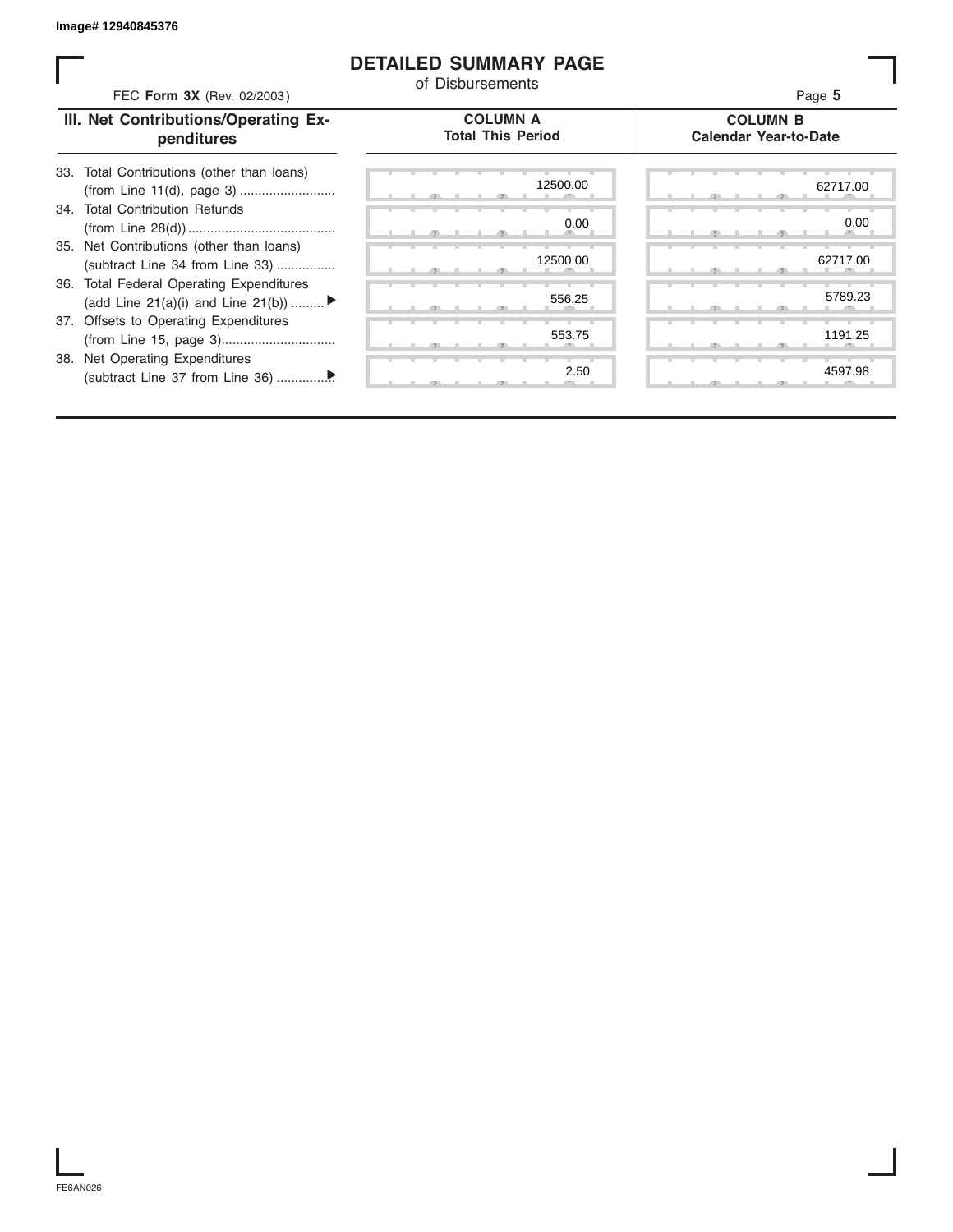# **SCHEDULE A (FEC Form 3X) ITEMIZED RECEIPTS**

FOR LINE NUMBER: PAGE 6 OF<br>(check only one)

| SCHEDULE A (FEC Form 3X)<br><b>ITEMIZED RECEIPTS</b>                                                                                                                                                                                                                                                                                                                                                      | Use separate schedule(s)<br>for each category of the<br>Detailed Summary Page         | FOR LINE NUMBER:<br>PAGE<br>OF<br>12<br>6<br>(check only one)<br>$X$ 11a<br>11 <sub>b</sub><br>12<br>11c<br>13<br>14<br>15<br>16<br>17                                   |
|-----------------------------------------------------------------------------------------------------------------------------------------------------------------------------------------------------------------------------------------------------------------------------------------------------------------------------------------------------------------------------------------------------------|---------------------------------------------------------------------------------------|--------------------------------------------------------------------------------------------------------------------------------------------------------------------------|
| Any information copied from such Reports and Statements may not be sold or used by any person for the purpose of soliciting contributions<br>or for commercial purposes, other than using the name and address of any political committee to solicit contributions from such committee.<br>NAME OF COMMITTEE (In Full)<br>National Shooting Sports Foundation, Inc. Political Action Committee (NSSF PAC) |                                                                                       |                                                                                                                                                                          |
| Full Name (Last, First, Middle Initial)<br>Pete Brownell<br>А.<br>Mailing Address 225 16th Ave.<br>City<br>State<br>IA<br>Grinnell<br>FEC ID number of contributing<br>C<br>federal political committee.<br>Name of Employer<br>Occupation<br>CEO<br><b>Brownells</b><br>Receipt For:<br>Primary<br>General<br>Other (specify) $\blacktriangledown$                                                       | Zip Code<br>50112-1068<br>Aggregate Year-to-Date ▼<br>5000.00                         | Date of Receipt<br>$Y - Y - Y$<br>$M - M$<br>$D$ $D$<br>11<br>2012<br>08<br>Transaction ID: A7B977A775FA74E369A6<br>Amount of Each Receipt this Period<br>5000.00        |
| Full Name (Last, First, Middle Initial)<br><b>B.</b> P. James Debney<br>Mailing Address 2100 Roosevelt Ave.<br>City<br>State<br>МA<br>Springfield<br>FEC ID number of contributing<br>C<br>federal political committee.<br>Name of Employer<br>Occupation<br>Smith & Wesson<br>Receipt For:<br>Primary<br>General<br>Other (specify) $\blacktriangledown$                                                 | Zip Code<br>01104-1606<br>President & CEO<br>Aggregate Year-to-Date ▼<br>500.00<br>A  | Date of Receipt<br>$M - M$<br>$-Y$<br>$D$ $D$<br>19<br>2012<br>10<br>Transaction ID: AF22C58CCD41C4284B64<br>Amount of Each Receipt this Period<br>500.00                |
| Full Name (Last, First, Middle Initial)<br><b>Christopher C Dolnack</b><br>С.<br>Mailing Address 56 Rowley Rd<br>City<br>State<br><b>CT</b><br>Woodbury<br>FEC ID number of contributing<br>C<br>federal political committee.<br>Name of Employer<br>Occupation<br>National Shooting Sports Foundation<br>Receipt For:<br>Primary<br>General<br>Other (specify) $\blacktriangledown$                      | Zip Code<br>06798-2312<br>Senior Vice President<br>Aggregate Year-to-Date ▼<br>250.00 | Date of Receipt<br>$Y - Y - Y - Y - Y$<br>$M - M$<br>$D$ $D$<br>06<br>2012<br>11<br>Transaction ID: A755866E519364339A7B<br>Amount of Each Receipt this Period<br>250.00 |
|                                                                                                                                                                                                                                                                                                                                                                                                           |                                                                                       | 5750.00                                                                                                                                                                  |

S S S , , .

a.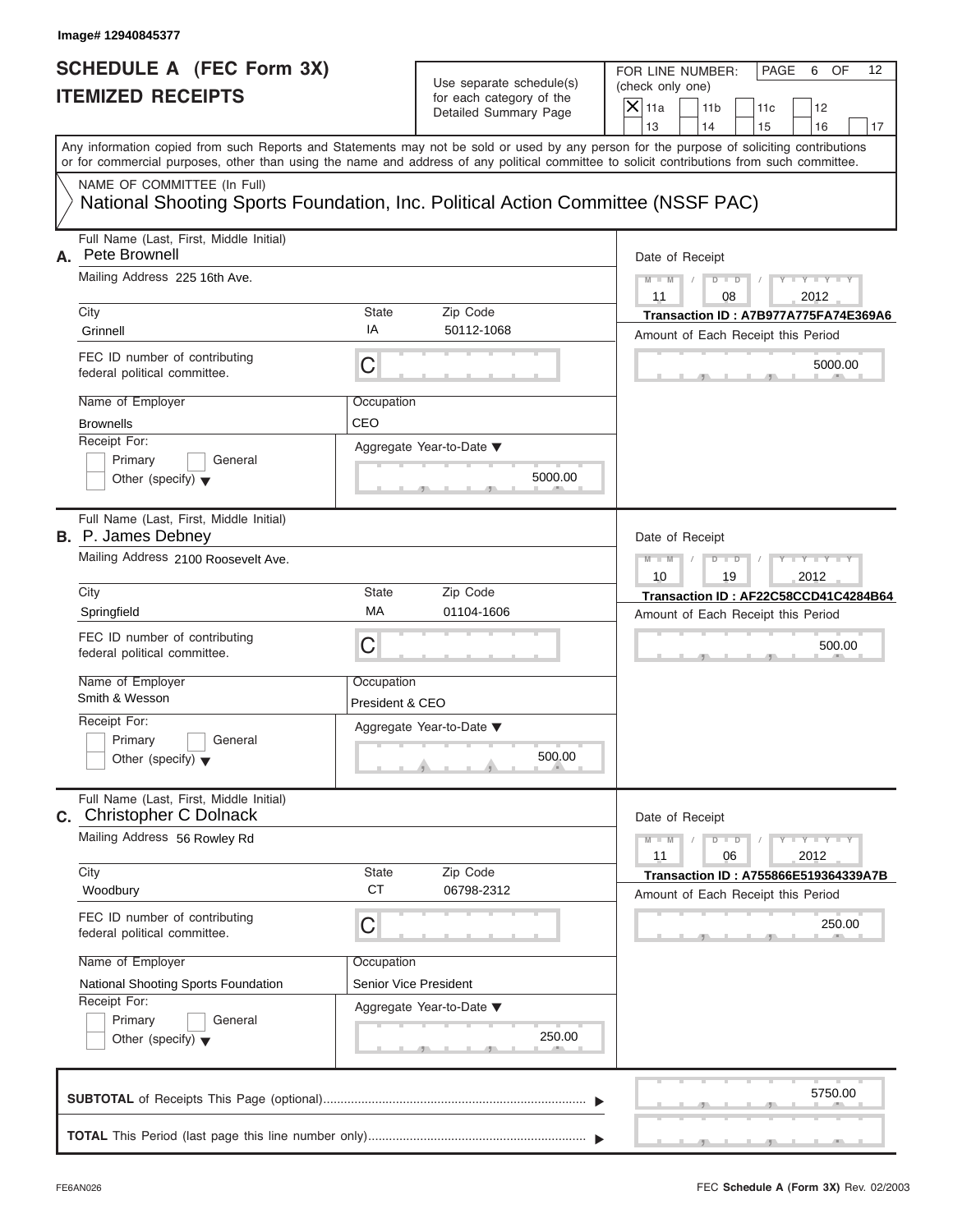| SCHEDULE A (FEC Form 3X) |  |  |
|--------------------------|--|--|
| <b>ITEMIZED RECEIPTS</b> |  |  |

FOR LINE NUMBER: PAGE 7 OF<br>(check only one)

| SCHEDULE A (FEC Form 3X)<br><b>ITEMIZED RECEIPTS</b>                                                                                                                                                                                                                                                                                                                                                      |                                                                                                  | Use separate schedule(s)<br>for each category of the<br>Detailed Summary Page | FOR LINE NUMBER:<br>PAGE<br>OF<br>12<br>7<br>(check only one)<br>$X$ 11a<br>11 <sub>b</sub><br>11c<br>12<br>13<br>14<br>15<br>16<br>17                                         |
|-----------------------------------------------------------------------------------------------------------------------------------------------------------------------------------------------------------------------------------------------------------------------------------------------------------------------------------------------------------------------------------------------------------|--------------------------------------------------------------------------------------------------|-------------------------------------------------------------------------------|--------------------------------------------------------------------------------------------------------------------------------------------------------------------------------|
| Any information copied from such Reports and Statements may not be sold or used by any person for the purpose of soliciting contributions<br>or for commercial purposes, other than using the name and address of any political committee to solicit contributions from such committee.<br>NAME OF COMMITTEE (In Full)<br>National Shooting Sports Foundation, Inc. Political Action Committee (NSSF PAC) |                                                                                                  |                                                                               |                                                                                                                                                                                |
| Full Name (Last, First, Middle Initial)<br>Michael Egan<br>А.<br>Mailing Address 21705 W. 58th St.<br>City<br>Shawnee<br>FEC ID number of contributing<br>federal political committee.<br>Name of Employer<br>L&A Inc.<br>Receipt For:<br>Primary<br>General<br>Other (specify) $\blacktriangledown$                                                                                                      | <b>State</b><br>Zip Code<br>KS<br>С<br>Occupation<br>Sales<br>Aggregate Year-to-Date ▼           | 66218-8933<br>500.00                                                          | Date of Receipt<br>$Y - Y - Y$<br>$M - M$<br>$D$ $D$<br>$\sqrt{2}$<br>2012<br>11<br>06<br>Transaction ID: A0C339DC59B3A419CAD6<br>Amount of Each Receipt this Period<br>500.00 |
| Full Name (Last, First, Middle Initial)<br><b>B.</b> Travis Hall<br>Mailing Address 1019 E. Fence Post Rd<br>City<br>Kaysville<br>FEC ID number of contributing<br>federal political committee.<br>Name of Employer<br><b>Browning</b><br>Receipt For:<br>Primary<br>General<br>Other (specify) $\blacktriangledown$                                                                                      | <b>State</b><br>Zip Code<br>UT<br>С<br>Occupation<br>President & CEO<br>Aggregate Year-to-Date ▼ | 84037-6782<br>2500.00<br>$\mathcal{A}$                                        | Date of Receipt<br>$M - M$<br>$Y - Y - I$<br>$D$ $D$<br>2012<br>11<br>06<br>Transaction ID: AAE09889E9E4E413B80B<br>Amount of Each Receipt this Period<br>2500.00              |
| Full Name (Last, First, Middle Initial)<br>Jason Hornady<br>С.<br>Mailing Address 2517 Apache Rd.<br>City<br><b>Grand Island</b><br>FEC ID number of contributing<br>federal political committee.<br>Name of Employer<br>Hornady Manufacturing Company<br>Receipt For:<br>Primary<br>General<br>Other (specify) $\blacktriangledown$                                                                      | Zip Code<br>State<br>NE<br>C<br>Occupation<br>Vice President<br>Aggregate Year-to-Date ▼         | 68801-7507<br>1000.00                                                         | Date of Receipt<br>$T - Y = Y - T Y$<br>$M - M$<br>$D$ $D$<br>23<br>2012<br>10<br><b>Transaction ID: AB204F674AB494363836</b><br>Amount of Each Receipt this Period<br>1000.00 |
|                                                                                                                                                                                                                                                                                                                                                                                                           |                                                                                                  |                                                                               | 4000.00                                                                                                                                                                        |

S S S , , .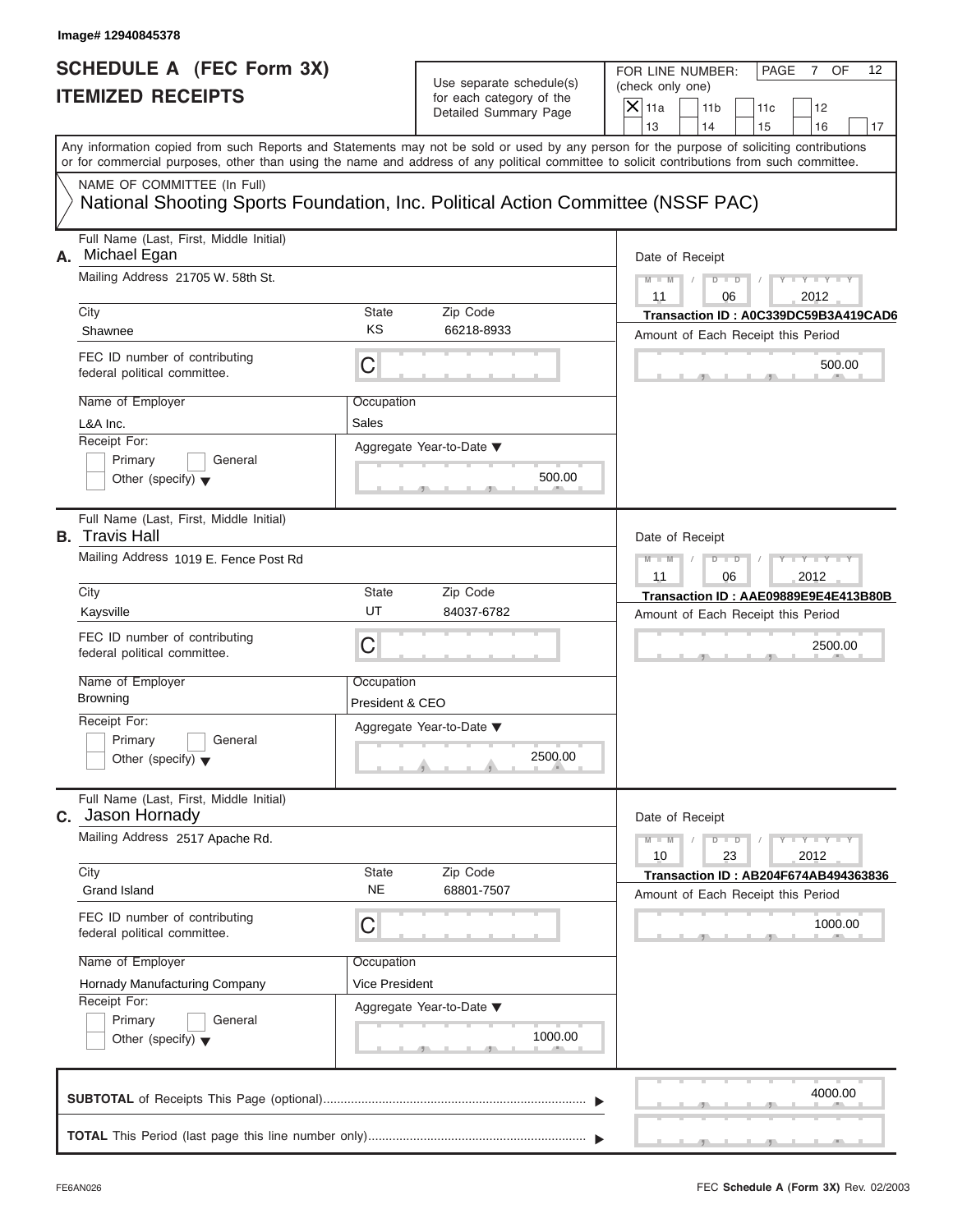| SCHEDULE A (FEC Form 3X) |  |  |
|--------------------------|--|--|
| <b>ITEMIZED RECEIPTS</b> |  |  |

FOR LINE NUMBER: PAGE 8 OF<br>(check only one)

| SCHEDULE A (FEC Form 3X)<br><b>ITEMIZED RECEIPTS</b>                                                                                                                                                                                                                                                                                                                                                      |                                                                | Use separate schedule(s)<br>for each category of the<br>Detailed Summary Page                                        | FOR LINE NUMBER:<br>PAGE<br>8<br>OF<br>12<br>(check only one)<br>$X$   11a<br>11 <sub>b</sub><br>12<br>11c<br>13<br>14<br>16                                                                   |
|-----------------------------------------------------------------------------------------------------------------------------------------------------------------------------------------------------------------------------------------------------------------------------------------------------------------------------------------------------------------------------------------------------------|----------------------------------------------------------------|----------------------------------------------------------------------------------------------------------------------|------------------------------------------------------------------------------------------------------------------------------------------------------------------------------------------------|
| Any information copied from such Reports and Statements may not be sold or used by any person for the purpose of soliciting contributions<br>or for commercial purposes, other than using the name and address of any political committee to solicit contributions from such committee.<br>NAME OF COMMITTEE (In Full)<br>National Shooting Sports Foundation, Inc. Political Action Committee (NSSF PAC) |                                                                |                                                                                                                      | 15<br>17                                                                                                                                                                                       |
| Full Name (Last, First, Middle Initial)<br>Calvin Johnston<br>А.<br>Mailing Address 702 SW Castleridge Ln.<br>City<br>Portland<br>FEC ID number of contributing<br>federal political committee.<br>Name of Employer<br>Leupold & Stevens<br>Receipt For:<br>Primary<br>General<br>Other (specify) $\blacktriangledown$                                                                                    | State<br><b>OR</b><br>C<br>Occupation<br>CEO                   | Zip Code<br>97219-8494<br>Aggregate Year-to-Date ▼<br>300.00                                                         | Date of Receipt<br>$M - M$ /<br>$Y = Y = Y$<br>$D$ $D$<br>11<br>08<br>2012<br>Transaction ID: AAD990053DBF14AD5849<br>Amount of Each Receipt this Period<br>300.00                             |
| Full Name (Last, First, Middle Initial)<br><b>B.</b> Deb Kenney<br>Mailing Address 11 Mile Hill Road<br>City<br>Newtown<br>FEC ID number of contributing<br>federal political committee.<br>Name of Employer<br>National Shooting Sports Foundation<br>Receipt For:<br>Primary<br>General<br>Other (specify) $\blacktriangledown$                                                                         | State<br><b>CT</b><br>C<br>Occupation                          | Zip Code<br>06470-2359<br>Managing Director, Human Resources & A<br>Aggregate Year-to-Date ▼<br>250.00<br><u>. a</u> | Date of Receipt<br>$M - M$<br>$D - D$<br>$-\mathbf{y}$<br>$\sqrt{2}$<br>09<br>2012<br>11<br>Transaction ID: A6BD51B7BFDC548CCB64<br>Amount of Each Receipt this Period<br>250.00               |
| Full Name (Last, First, Middle Initial)<br>Philip Ludwikoski<br>C.<br>Mailing Address 10 W. 125th Terr.<br>City<br>Kansas City<br>FEC ID number of contributing<br>federal political committee.<br>Name of Employer<br>Ludwikoski & Assoc., Inc.<br>Receipt For:<br>Primary<br>General<br>Other (specify) $\blacktriangledown$                                                                            | State<br><b>MO</b><br>C<br>Occupation<br><b>Vice President</b> | Zip Code<br>64145-1126<br>Aggregate Year-to-Date ▼<br>500.00                                                         | Date of Receipt<br>$T - Y = Y - T Y$<br>$M - M$<br>$\overline{D}$<br>$\Box$<br>11<br>08<br>2012<br><b>Transaction ID: AEB4480110F1943418AC</b><br>Amount of Each Receipt this Period<br>500.00 |
|                                                                                                                                                                                                                                                                                                                                                                                                           |                                                                |                                                                                                                      | 1050.00                                                                                                                                                                                        |

S S S , , .

a.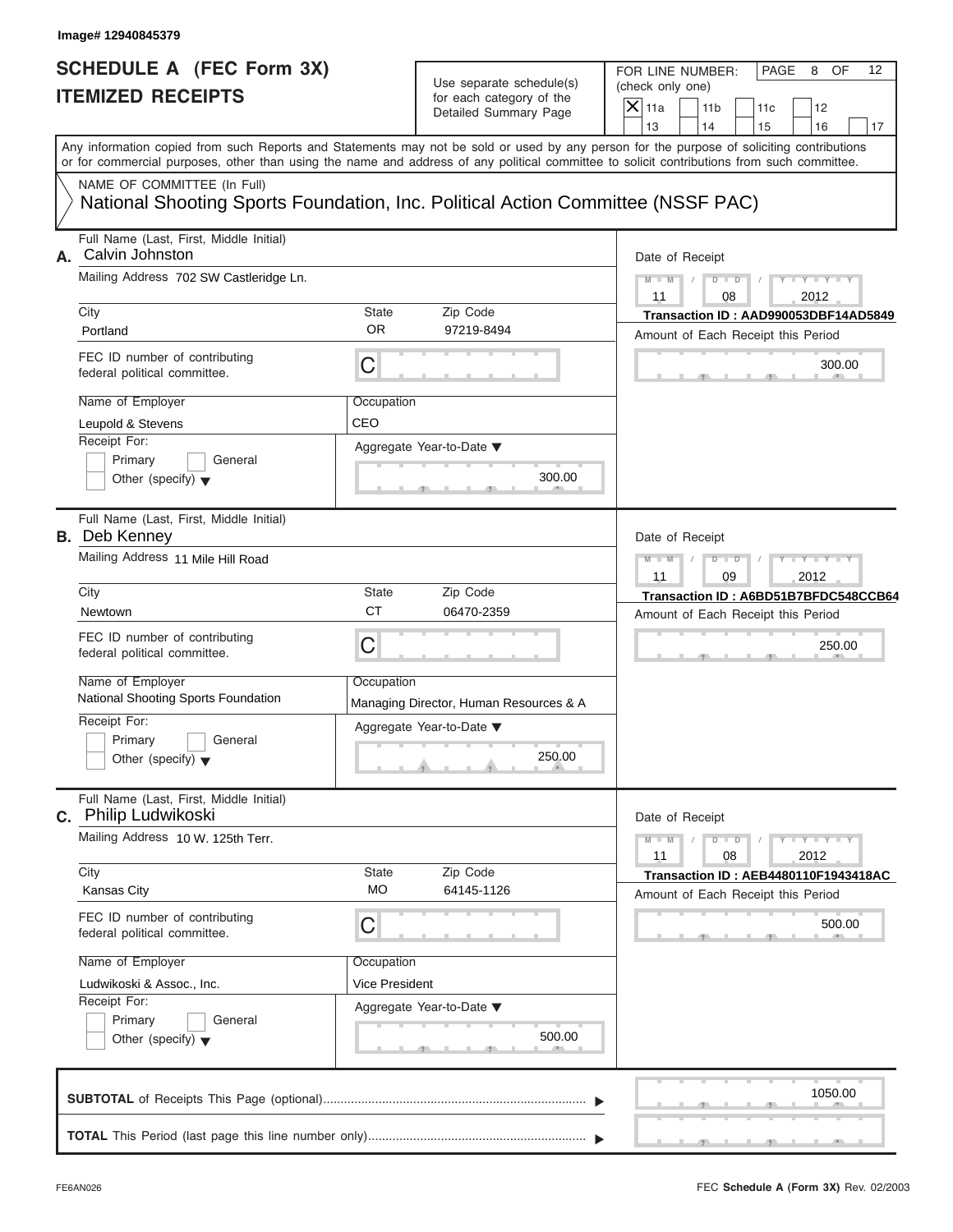| SCHEDULE A (FEC Form 3X) |  |  |
|--------------------------|--|--|
| <b>ITEMIZED RECEIPTS</b> |  |  |

FOR LINE NUMBER: PAGE 9 OF<br>(check only one)

| SCHEDULE A (FEC Form 3X)                                                                                                                                                                                                                                                                |                             | Use separate schedule(s)                          | FOR LINE NUMBER:<br>PAGE<br>9<br>OF<br>12<br>(check only one)                    |
|-----------------------------------------------------------------------------------------------------------------------------------------------------------------------------------------------------------------------------------------------------------------------------------------|-----------------------------|---------------------------------------------------|----------------------------------------------------------------------------------|
| <b>ITEMIZED RECEIPTS</b>                                                                                                                                                                                                                                                                |                             | for each category of the<br>Detailed Summary Page | $\overline{X}$ 11a<br>11 <sub>b</sub><br>12<br>11c<br>13<br>14<br>15<br>16<br>17 |
| Any information copied from such Reports and Statements may not be sold or used by any person for the purpose of soliciting contributions<br>or for commercial purposes, other than using the name and address of any political committee to solicit contributions from such committee. |                             |                                                   |                                                                                  |
| NAME OF COMMITTEE (In Full)<br>National Shooting Sports Foundation, Inc. Political Action Committee (NSSF PAC)                                                                                                                                                                          |                             |                                                   |                                                                                  |
| Full Name (Last, First, Middle Initial)<br><b>Robert Scott</b><br>А.                                                                                                                                                                                                                    |                             |                                                   | Date of Receipt                                                                  |
| Mailing Address 2315 W. Sinnecock Street<br>City                                                                                                                                                                                                                                        | State                       | Zip Code                                          | $Y - Y - Y$<br>$M - M$<br>$D$ $D$<br>2012<br>06<br>11                            |
| Phoenix                                                                                                                                                                                                                                                                                 | AZ                          | 85086-3012                                        | Transaction ID: A6E4C2827854141C9B00<br>Amount of Each Receipt this Period       |
| FEC ID number of contributing<br>federal political committee.                                                                                                                                                                                                                           | С                           |                                                   | 500.00                                                                           |
| Name of Employer<br>Smith & Wesson                                                                                                                                                                                                                                                      | Occupation<br>Vice Chairman |                                                   |                                                                                  |
| Receipt For:<br>Primary<br>General<br>Other (specify) $\blacktriangledown$                                                                                                                                                                                                              |                             | Aggregate Year-to-Date ▼<br>500.00<br>$-7$        |                                                                                  |
| Full Name (Last, First, Middle Initial)<br><b>B.</b> Stuart Wicklund                                                                                                                                                                                                                    |                             |                                                   | Date of Receipt                                                                  |
| Mailing Address 5580 104th Ave. N.                                                                                                                                                                                                                                                      |                             |                                                   | $M - M$<br>$D - D$<br>$-Y$<br>2012<br>11<br>01                                   |
| City                                                                                                                                                                                                                                                                                    | <b>State</b>                | Zip Code                                          | Transaction ID: A1D13E324141D486B93C                                             |
| Loretto                                                                                                                                                                                                                                                                                 | MN                          | 55357-2100                                        | Amount of Each Receipt this Period                                               |
| FEC ID number of contributing<br>federal political committee.                                                                                                                                                                                                                           | С                           |                                                   | 500.00                                                                           |
| Name of Employer<br>HMT Marketing Inc.                                                                                                                                                                                                                                                  | Occupation<br>Mfg. Rep      |                                                   |                                                                                  |
| Receipt For:                                                                                                                                                                                                                                                                            |                             | Aggregate Year-to-Date ▼                          |                                                                                  |
| Primary<br>General<br>Other (specify) $\blacktriangledown$                                                                                                                                                                                                                              |                             | 500.00                                            |                                                                                  |
| Full Name (Last, First, Middle Initial)<br><b>Kent Williams</b><br>C.                                                                                                                                                                                                                   |                             |                                                   | Date of Receipt                                                                  |
| Mailing Address P.O. Box 3744                                                                                                                                                                                                                                                           |                             |                                                   | $Y - Y - Y - Y$<br>$M - M$<br>$\overline{D}$<br>$\Box$<br>08<br>2012<br>11       |
| City                                                                                                                                                                                                                                                                                    | <b>State</b><br>IL          | Zip Code                                          | Transaction ID: AF63CFBBB56834408918                                             |
| Quincy<br>FEC ID number of contributing<br>federal political committee.                                                                                                                                                                                                                 | C                           | 62305-3744                                        | Amount of Each Receipt this Period<br>500.00                                     |
| Name of Employer                                                                                                                                                                                                                                                                        | Occupation                  |                                                   |                                                                                  |
| Williams Shooters Supply, Inc.                                                                                                                                                                                                                                                          | President                   |                                                   |                                                                                  |
| Receipt For:<br>Primary<br>General<br>Other (specify) $\blacktriangledown$                                                                                                                                                                                                              |                             | Aggregate Year-to-Date ▼<br>500.00                |                                                                                  |
|                                                                                                                                                                                                                                                                                         |                             |                                                   | 1500.00                                                                          |
|                                                                                                                                                                                                                                                                                         |                             |                                                   | 12300.00                                                                         |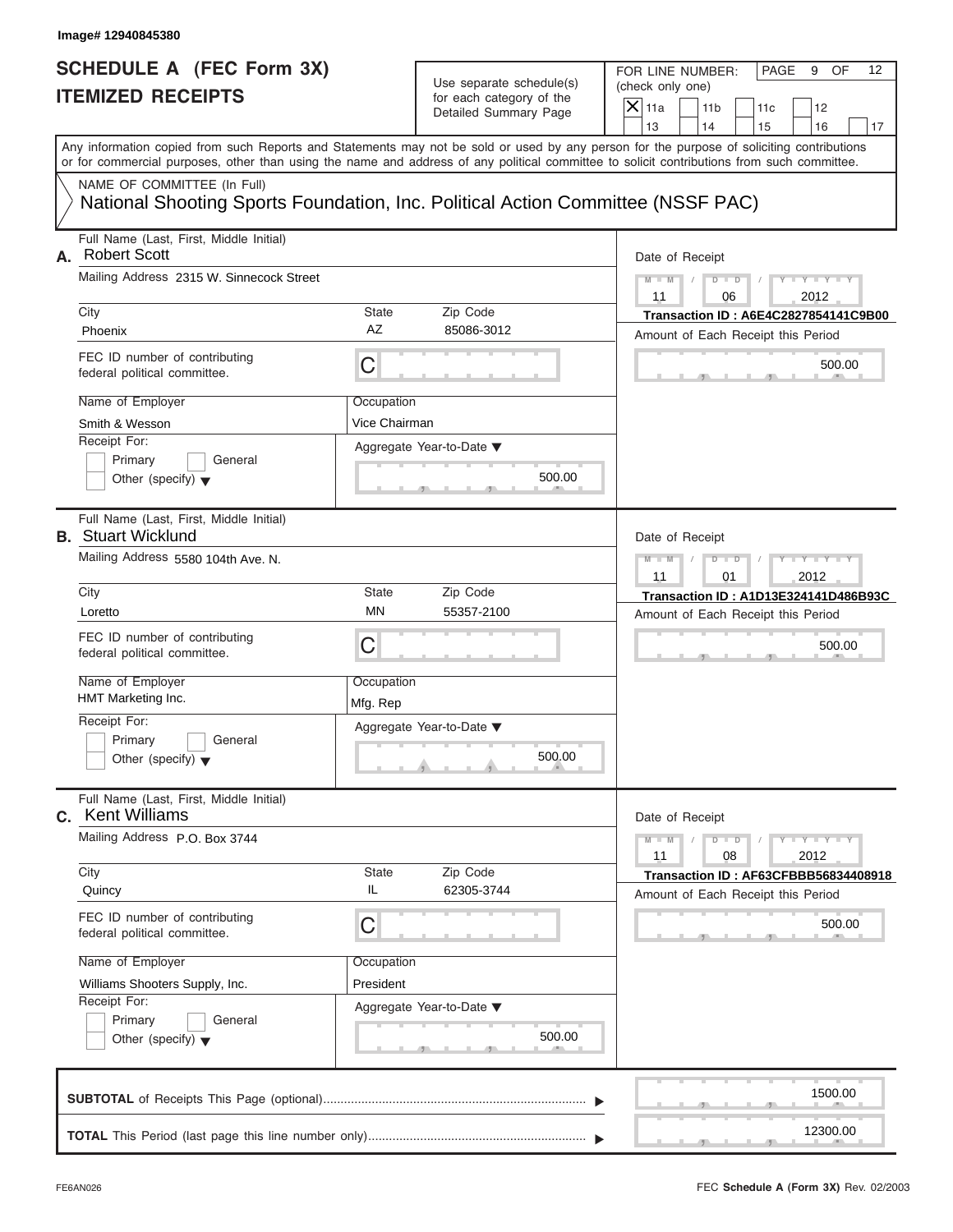# **SCHEDULE A (FEC Form 3X) ITEMIZED RECEIPTS**

| Image# 12940845381                                                                                                               |                                                                                       |                                                                               |                                                                                                                                                                                                                                                                                         |  |
|----------------------------------------------------------------------------------------------------------------------------------|---------------------------------------------------------------------------------------|-------------------------------------------------------------------------------|-----------------------------------------------------------------------------------------------------------------------------------------------------------------------------------------------------------------------------------------------------------------------------------------|--|
| <b>SCHEDULE A (FEC Form 3X)</b><br><b>ITEMIZED RECEIPTS</b>                                                                      |                                                                                       | Use separate schedule(s)<br>for each category of the<br>Detailed Summary Page | FOR LINE NUMBER:<br>PAGE 10 OF<br>12<br>(check only one)<br>11a<br>11 <sub>b</sub><br>11c<br>12<br>$\mathsf{X}$ 15<br>14<br>13<br>16<br>17                                                                                                                                              |  |
|                                                                                                                                  |                                                                                       |                                                                               | Any information copied from such Reports and Statements may not be sold or used by any person for the purpose of soliciting contributions<br>or for commercial purposes, other than using the name and address of any political committee to solicit contributions from such committee. |  |
| NAME OF COMMITTEE (In Full)<br>National Shooting Sports Foundation, Inc. Political Action Committee (NSSF PAC)                   |                                                                                       |                                                                               |                                                                                                                                                                                                                                                                                         |  |
| Full Name (Last, First, Middle Initial)<br><b>National Shooting Sports Foundation</b><br>А.<br>Mailing Address 11 Mile Hill Road | Date of Receipt<br>$D$ $\Box$ $D$ $/$<br>$Y - Y - Y - Y - Y$<br>$M - M$<br>$\sqrt{2}$ |                                                                               |                                                                                                                                                                                                                                                                                         |  |
| City<br>Newtown                                                                                                                  | <b>State</b><br><b>CT</b>                                                             | Zip Code<br>06470-2359                                                        | 11<br>19<br>2012<br>Transaction ID: ABFAC7C0DE2E54AC98F5<br>Amount of Each Receipt this Period                                                                                                                                                                                          |  |
| FEC ID number of contributing<br>federal political committee.                                                                    | C                                                                                     |                                                                               | 553.75                                                                                                                                                                                                                                                                                  |  |
| Name of Employer                                                                                                                 | Occupation                                                                            |                                                                               | <b>Reimbursement of Bank Fees</b>                                                                                                                                                                                                                                                       |  |
| Receipt For:<br>Primary<br>General<br>Other (specify) $\blacktriangledown$                                                       |                                                                                       | Aggregate Year-to-Date ▼<br>1191.25                                           |                                                                                                                                                                                                                                                                                         |  |
| Full Name (Last, First, Middle Initial)<br>В.                                                                                    |                                                                                       |                                                                               | Date of Receipt<br>$Y = Y = Y' + Y' + Y$<br>$M - M$<br>$D$ $D$                                                                                                                                                                                                                          |  |
| <b>Mailing Address</b>                                                                                                           |                                                                                       |                                                                               |                                                                                                                                                                                                                                                                                         |  |
| City                                                                                                                             | State                                                                                 | Zip Code                                                                      | Amount of Each Receipt this Period                                                                                                                                                                                                                                                      |  |
| FEC ID number of contributing<br>federal political committee.                                                                    | $\mathsf C$                                                                           |                                                                               | $\mathbf{1}$                                                                                                                                                                                                                                                                            |  |
| Name of Employer                                                                                                                 | Occupation                                                                            |                                                                               |                                                                                                                                                                                                                                                                                         |  |
| Receipt For:<br>Primary<br>General<br>Other (specify) $\blacktriangledown$                                                       |                                                                                       | Aggregate Year-to-Date ▼                                                      |                                                                                                                                                                                                                                                                                         |  |
| Full Name (Last, First, Middle Initial)<br>C.                                                                                    | Date of Receipt                                                                       |                                                                               |                                                                                                                                                                                                                                                                                         |  |
| <b>Mailing Address</b>                                                                                                           |                                                                                       |                                                                               | $M - M$<br>$D$ $D$<br>$Y - Y - Y - Y - Y$                                                                                                                                                                                                                                               |  |
| City                                                                                                                             | State                                                                                 | Zip Code                                                                      | Amount of Each Receipt this Period                                                                                                                                                                                                                                                      |  |
| FEC ID number of contributing<br>federal political committee.                                                                    | C                                                                                     |                                                                               |                                                                                                                                                                                                                                                                                         |  |
| Name of Employer                                                                                                                 | Occupation                                                                            |                                                                               |                                                                                                                                                                                                                                                                                         |  |
| Receipt For:<br>Primary<br>General<br>Other (specify) $\blacktriangledown$                                                       |                                                                                       | Aggregate Year-to-Date ▼                                                      |                                                                                                                                                                                                                                                                                         |  |
|                                                                                                                                  |                                                                                       |                                                                               | 553.75                                                                                                                                                                                                                                                                                  |  |
|                                                                                                                                  |                                                                                       |                                                                               | 553.75                                                                                                                                                                                                                                                                                  |  |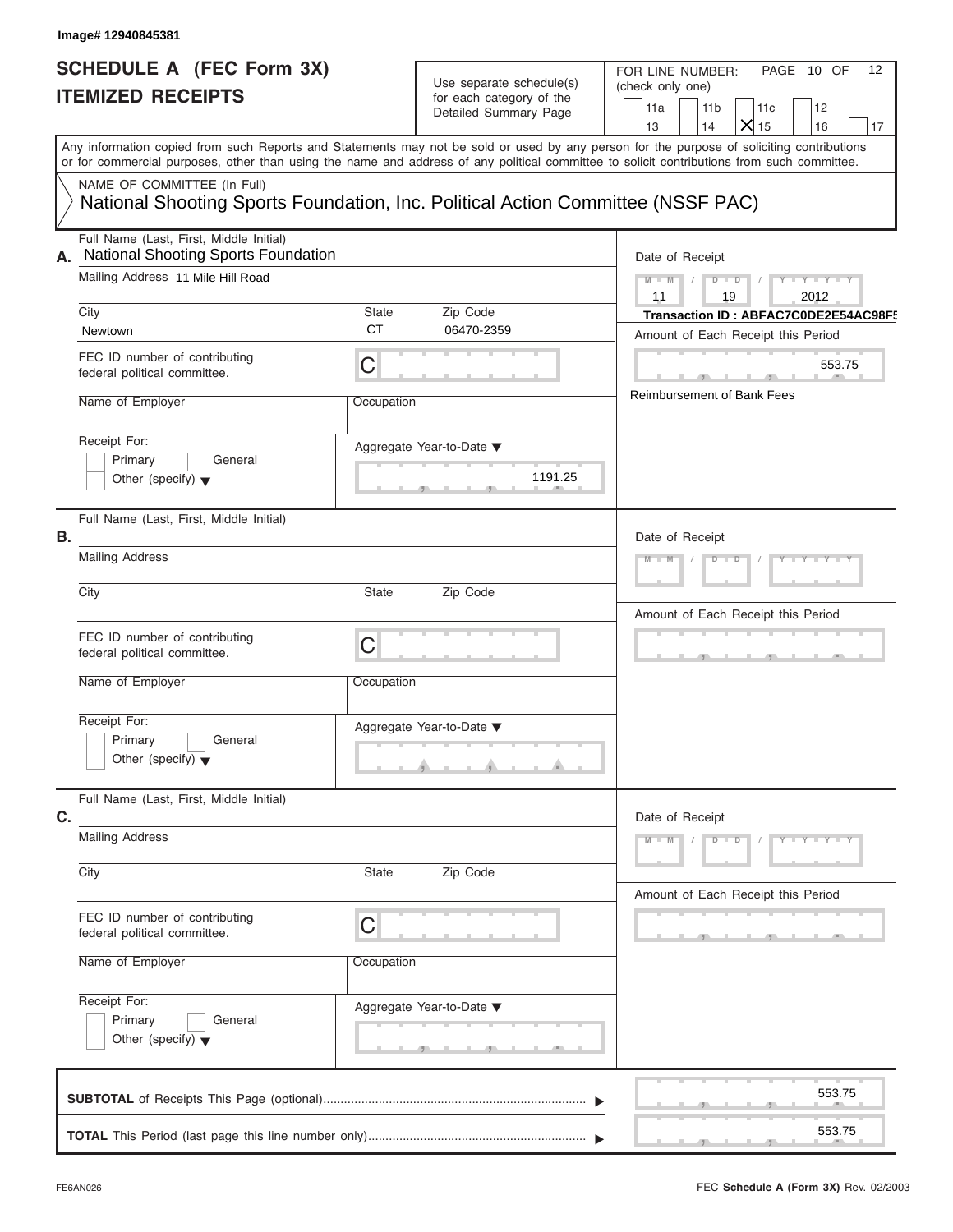| Image# 12940845382                                                                                                                                                                                                                                                                      |                                                                               |                                                                  |                                                                                                                                     |
|-----------------------------------------------------------------------------------------------------------------------------------------------------------------------------------------------------------------------------------------------------------------------------------------|-------------------------------------------------------------------------------|------------------------------------------------------------------|-------------------------------------------------------------------------------------------------------------------------------------|
| SCHEDULE B (FEC Form 3X)<br><b>ITEMIZED DISBURSEMENTS</b>                                                                                                                                                                                                                               | Use separate schedule(s)<br>for each category of the<br>Detailed Summary Page | FOR LINE NUMBER:<br>(check only one)<br>$\overline{X}$ 21b<br>27 | PAGE 11 OF<br>$12 \overline{ }$<br>22<br>23<br>24<br>25<br>26<br>28a<br>28 <sub>b</sub><br>28 <sub>c</sub><br>29<br>30 <sub>b</sub> |
| Any information copied from such Reports and Statements may not be sold or used by any person for the purpose of soliciting contributions<br>or for commercial purposes, other than using the name and address of any political committee to solicit contributions from such committee. |                                                                               |                                                                  |                                                                                                                                     |
| NAME OF COMMITTEE (In Full)<br>National Shooting Sports Foundation, Inc. Political Action Committee (NSSF PAC)                                                                                                                                                                          |                                                                               |                                                                  |                                                                                                                                     |
| Full Name (Last, First, Middle Initial)<br>A. Aristotle International                                                                                                                                                                                                                   | Date of Disbursement                                                          |                                                                  |                                                                                                                                     |
| Mailing Address 205 Pennsylvania Ave SE                                                                                                                                                                                                                                                 | $T - Y = T - Y = T - Y$<br>$M$ $M$<br>$D$ $D$<br>2012<br>11<br>26             |                                                                  |                                                                                                                                     |
| City<br>Washington                                                                                                                                                                                                                                                                      | Zip Code<br>State<br>DC.<br>20003                                             |                                                                  | Transaction ID: B063A6F44F7DD4C6F859                                                                                                |
| Purpose of Disbursement<br>Processing Fee                                                                                                                                                                                                                                               |                                                                               | Amount of Each Disbursement this Period                          |                                                                                                                                     |
| Candidate Name                                                                                                                                                                                                                                                                          |                                                                               | Category/<br><b>Type</b>                                         | 556.25                                                                                                                              |
| Office Sought:<br>Disbursement For:<br>House<br>Senate<br>President<br>State:<br>District:                                                                                                                                                                                              | Primary<br>General<br>Other (specify) $\blacktriangledown$                    |                                                                  |                                                                                                                                     |
| Full Name (Last, First, Middle Initial)<br>Β.                                                                                                                                                                                                                                           |                                                                               | Date of Disbursement                                             |                                                                                                                                     |
| <b>Mailing Address</b>                                                                                                                                                                                                                                                                  | $T - Y = Y - T Y$<br>$D$ $D$                                                  |                                                                  |                                                                                                                                     |
| City                                                                                                                                                                                                                                                                                    | <b>State</b><br>Zip Code                                                      |                                                                  |                                                                                                                                     |
| Purpose of Disbursement<br>Candidate Name                                                                                                                                                                                                                                               | Amount of Each Disbursement this Period                                       |                                                                  |                                                                                                                                     |
|                                                                                                                                                                                                                                                                                         |                                                                               | Category/<br><b>Type</b>                                         | $\overline{\phantom{a}}$                                                                                                            |
| Office Sought:<br>House<br>Disbursement For:<br>Senate<br>President<br>State:<br>District:                                                                                                                                                                                              | Primary<br>General<br>Other (specify)                                         |                                                                  |                                                                                                                                     |
| Full Name (Last, First, Middle Initial)                                                                                                                                                                                                                                                 |                                                                               |                                                                  |                                                                                                                                     |
| C.<br><b>Mailing Address</b>                                                                                                                                                                                                                                                            | Date of Disbursement<br>$Y - Y - Y - Y - Y$<br>$M - M$<br>$D$ $D$             |                                                                  |                                                                                                                                     |
| City                                                                                                                                                                                                                                                                                    | Zip Code<br><b>State</b>                                                      |                                                                  |                                                                                                                                     |
| Purpose of Disbursement                                                                                                                                                                                                                                                                 |                                                                               |                                                                  |                                                                                                                                     |
| Candidate Name                                                                                                                                                                                                                                                                          | Amount of Each Disbursement this Period                                       |                                                                  |                                                                                                                                     |
| Office Sought:<br>Disbursement For:<br>House<br>Senate<br>President<br>State:<br>District:                                                                                                                                                                                              | Primary<br>General<br>Other (specify) $\blacktriangledown$                    | <b>Type</b>                                                      |                                                                                                                                     |
|                                                                                                                                                                                                                                                                                         |                                                                               |                                                                  | 556.25                                                                                                                              |
|                                                                                                                                                                                                                                                                                         |                                                                               |                                                                  | 556.25                                                                                                                              |